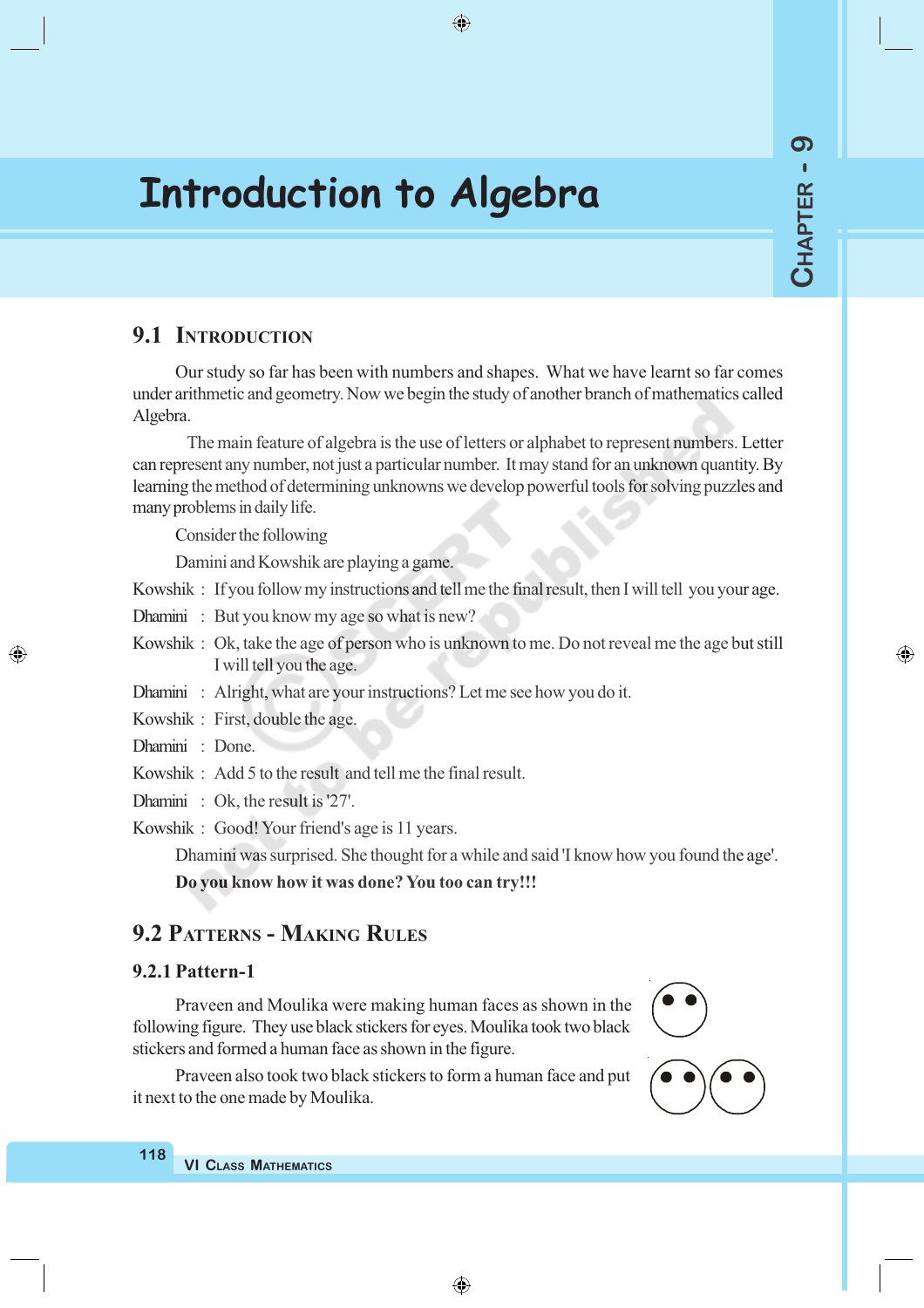Then Moulika added one more

Soon after their friend Rahim joined them. He asked them, " How many black stickers will be required to form 8 such shapes". Immediately Moulika counts the number of black stickers in four shapes, doubles the number and says 16.

 $\bigcirc$ 

"Well" Rahim said and asks them, " How many black stickers will be required to form 69 such human faces". Moulika and Praveen feel this method of counting stickers is a bit laborious and time consuming, specially when the number of faces are very large. They decide to find a new way. They think a while and make the following table.

| Number of human faces formed                                                   |  |  |
|--------------------------------------------------------------------------------|--|--|
| Number of black stickers required                                              |  |  |
| Also represented as (pattern formation) $2 \times 1$ $2 \times 2$ $2 \times 3$ |  |  |

Do you notice a relation between the number of faces formed and the number of black stickers required?

Moulika says that there is a relationship between the number of faces to be formed and the number of black stickers required.

For example to make 1 face, the required stickers are 2 i.e.  $2 \times 1$  or  $2 \times$  the number of faces formed. Let us see if it works for larger number of faces.

For 2 faces, the required stickers are  $4 = 2 \times 2 = 2 \times$  number of faces formed.

For 3 faces, the required stickers are  $6 = 2 \times 3 = 2 \times$  number of faces formed.

Moulika said that the number of black stickers required is twice the number of faces formed i.e. number of black stickers required = 2 times the number of faces formed.

Now for the number of faces to be 69 we require.

 $2 \times 69 = 138$  black stickers.

and Praveen also

#### **9.2.2 Pattern-2**

◈

To make a triangle, 3 match sticks are used.

If we want to make two triangles we need 6 match sticks.





◈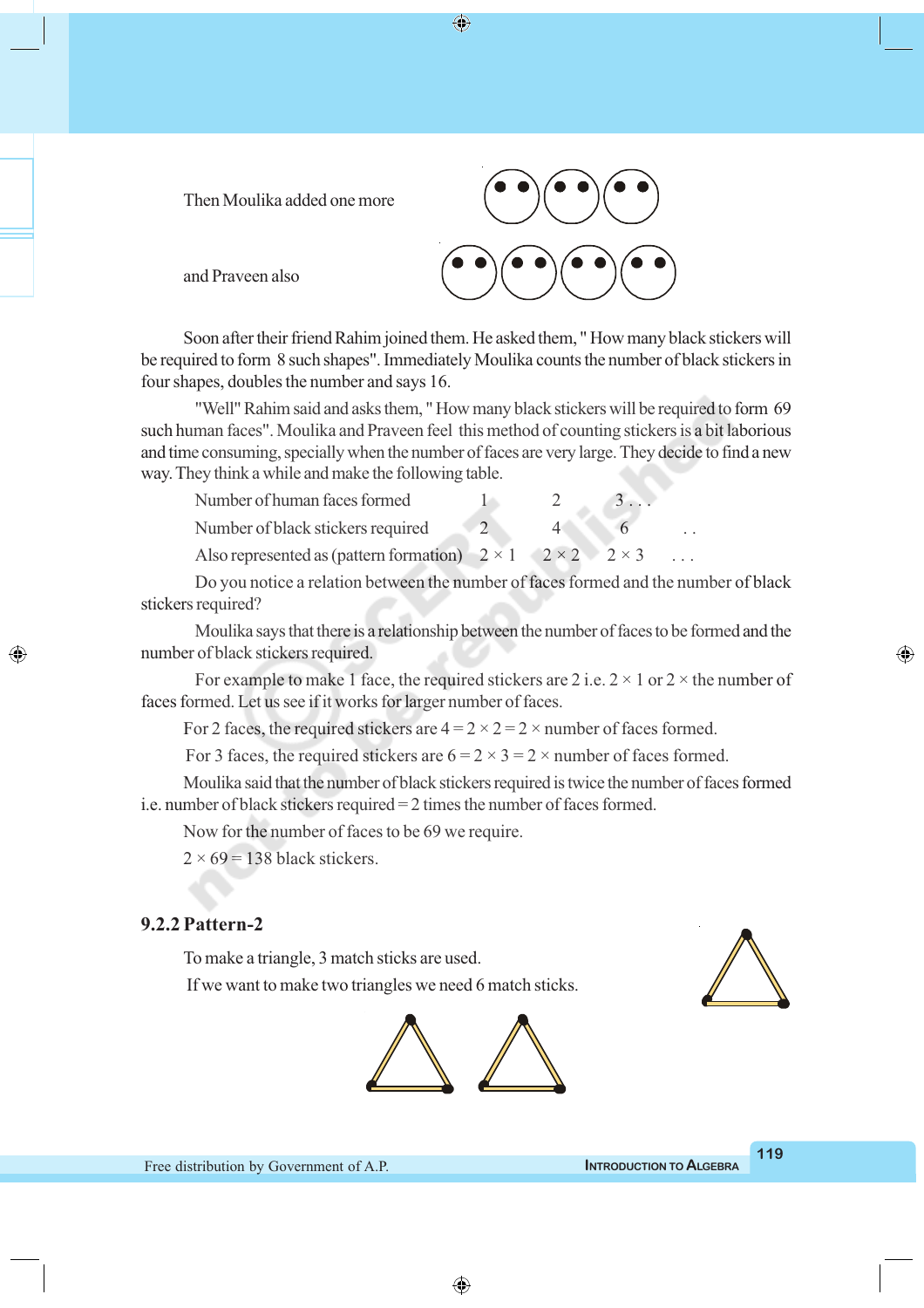The following table gives the number of match sticks required and the number of triangles to be formed:

 $\bigoplus$ 

| Number of triangles to be formed    |  |  |  | $\cdots$ |
|-------------------------------------|--|--|--|----------|
| Number of match sticks required   3 |  |  |  | $\cdots$ |
| <b>Observation</b> (Pattern)        |  |  |  | $\cdots$ |

What is the rule for the number of triangles formed and the match sticks needed?

The rule is number of match sticks required = 3 times the number of triangles to be formed.

#### **9.2.3 Pattern-3**

◈

To make a square, 4 match sticks are needed.



If we want to make two squares we need 8 match sticks



⊕

If we want to make three squares we need 12 match sticks



Let us arrange the above information in the following table

| Number of Squares to be formed    |            |           |             | . |
|-----------------------------------|------------|-----------|-------------|---|
| Number of match sticks required 4 |            |           |             |   |
| Observation (Pattern)             | $4\times1$ | $4\times$ | $4\times$ 3 |   |

i.e. number of match sticks required = 4 times number of squares to be formed.

## **9.3 VARIABLE**

Let us consider the table in pattern-1

| Number of human faces to be formed |           |              | $\cdots$ |
|------------------------------------|-----------|--------------|----------|
| Number of black stickers required  |           |              | .        |
| Pattern                            | $2\times$ | $2 \times 7$ | $\cdots$ |

In the table as the number of human faces formed goes on increasing the number of black stickers required also goes on increasing. Also notice that in each case the number of stickers required is twice the number of human faces formed.

| 120 |                             |
|-----|-----------------------------|
|     | <b>VI CLASS MATHEMATICS</b> |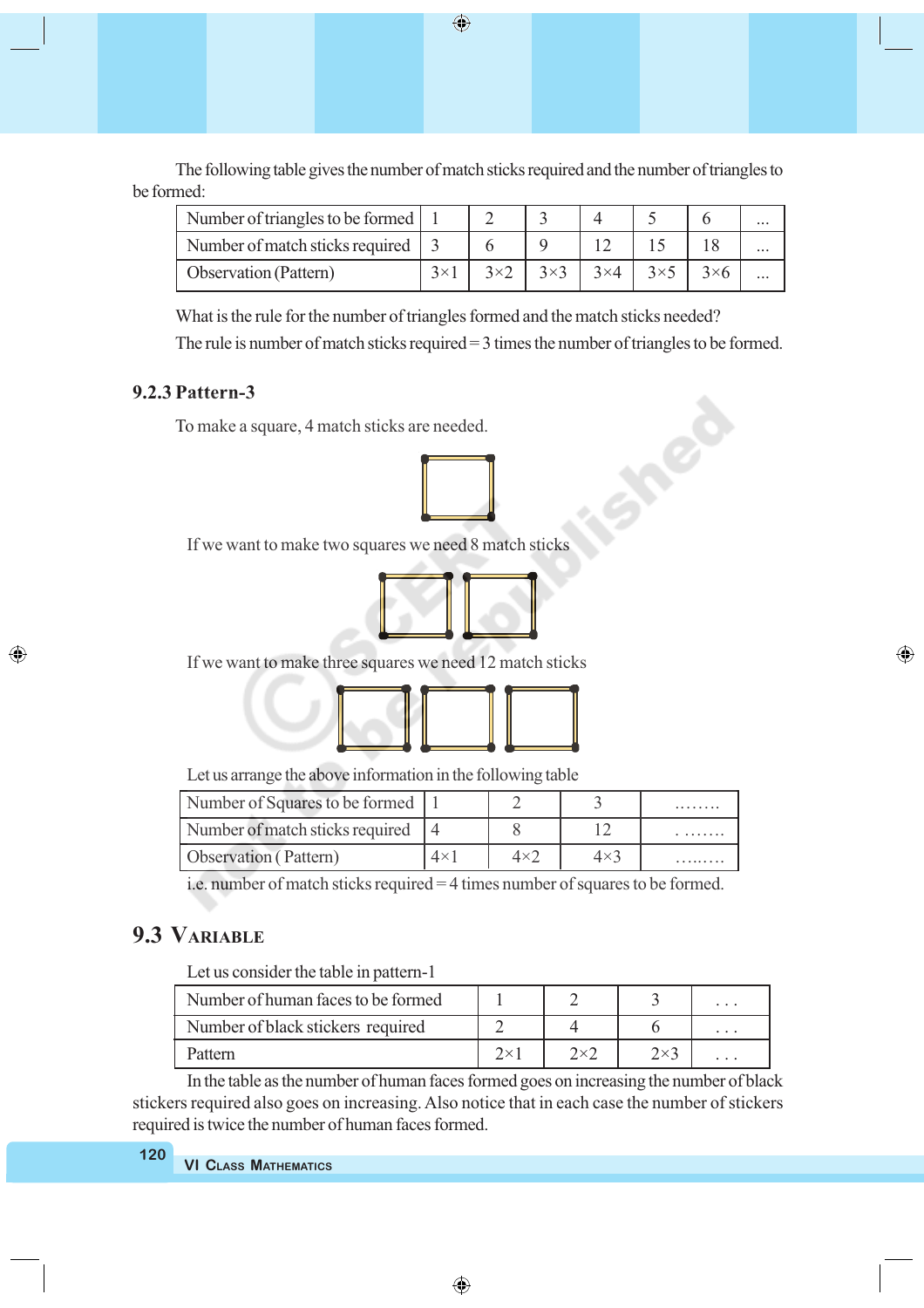For the sake of convenience, let us write a letter say 'm' for the number of faces formed.

 $\bigcirc$ 

Therefore number of black stickers required =  $2 \times m$ 

Instead of writing "  $2 \times m$ " we write "2m". Note that "2m" is same as " $2 \times m$ " not as  $2 + m$ .

 $\therefore$  The number of black stickers required = 2m.

If we want to make one human face, the value of  $m = 1$ . Therefore according to the rule the number of stickers required is  $2 \times 1 = 2$ .

If we want to make two faces, the value of 'm' becomes 2. Therefore the number of stickers required is  $2 \times 2 = 4$ .

Now, can you guess the number of stickers required for three faces? Obviously 6.

From the above example we found relation between the number of stickers required and the number of faces.

Number of stickers required  $= 2 m$ 

Here *m* is the number of faces and it can take any value i.e. 1, 2, 3, 4, .....

The '*m*' here is an example of a variable, the value of '*m*' is not fixed and it can take different values. Accordingly the number of stickers also changes.

Now consider the table of pattern-2

| Number of triangles to be formed 1 |  |  |                                                                          | . |
|------------------------------------|--|--|--------------------------------------------------------------------------|---|
| Number of match sticks required 3  |  |  |                                                                          |   |
| Observation (Pattern)              |  |  | $3 \times 2$ 3 $3 \times 3$ 3 $3 \times 4$ 3 $3 \times 5$ 3 $3 \times 6$ |   |

Now can you frame the rule for the number of match sticks required for a given number of triangles to be formed?

Obviously number of match sticks required  $= 3$  y, where 'y' is number of triangles.

Here also 'y' takes different values.  $y = 1, 2, ...$ 

i.e. the value of 'y' changes. Hence 'y' is an example of a variable.

Go back to the table of pattern -3 and make the rule for the number of match sticks required for a given number of squares. Take *n* to denote the number of squares and *m* to denote the matchsticks needed.

### **TRY THESE**

◈

1. Can you now write the rule to form the following pattern with match sticks?



2. Find the rule for required number of match sticks to from a pattern repeating 'H' . How would the rule be for repeating the shape 'L'?

◈

Free distribution by Government of A.P. **INTRODUCTION TO ALGEBRA**

**121**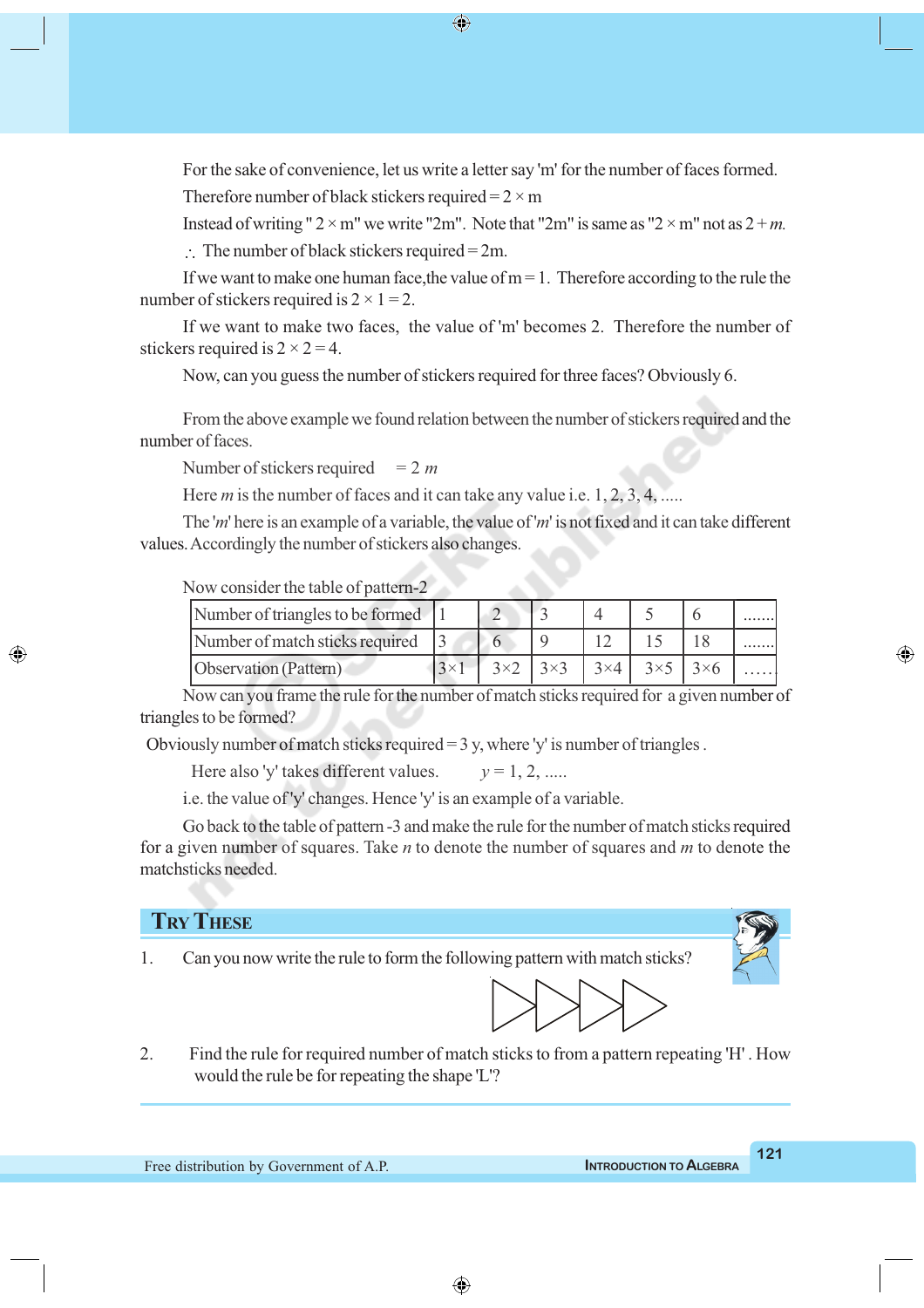## **9.4 MORE PATTERNS**

◈

Consider the match stick pattern constructing squares



 $\bigoplus$ 

(i) Find the rule that shows how many sticks are needed to make a group of such shapes?

⊕

**Shape-1 Shape-2 Shape-3 Shape-4**

(ii) How many match sticks are needed to form a group of 12 shapes?

We can use any letter eg. m, n, p, s, x, y, z etc. to denote a variable. Variable does not have a fixed value or a fixed letter attached to it. A letter can denote any quantity. In the above examples we have used m, y, s to denote the number of matchsticks.

*Example-1***.** Number of pencils with Rama is 3 more than Rahim. Find the number of pencils Rama has in terms of what Rahim has?

**Solution:** If Rahim has 2 pencils then Rama has  $2 + 3 = 5$  pencils.

If Rahim has 5 pencils than Rama has  $5 + 3 = 8$  pencils.

We do not know how many pencils Rahim has.

But we know that Rama's pencils = Rahim's pencils  $+3$ 

If we denote the number of pencils Rahim has as n, then the number of pencils of Rama are n+3

Here  $n = 1, 2, 3$  .................therefore 'n' is a variable.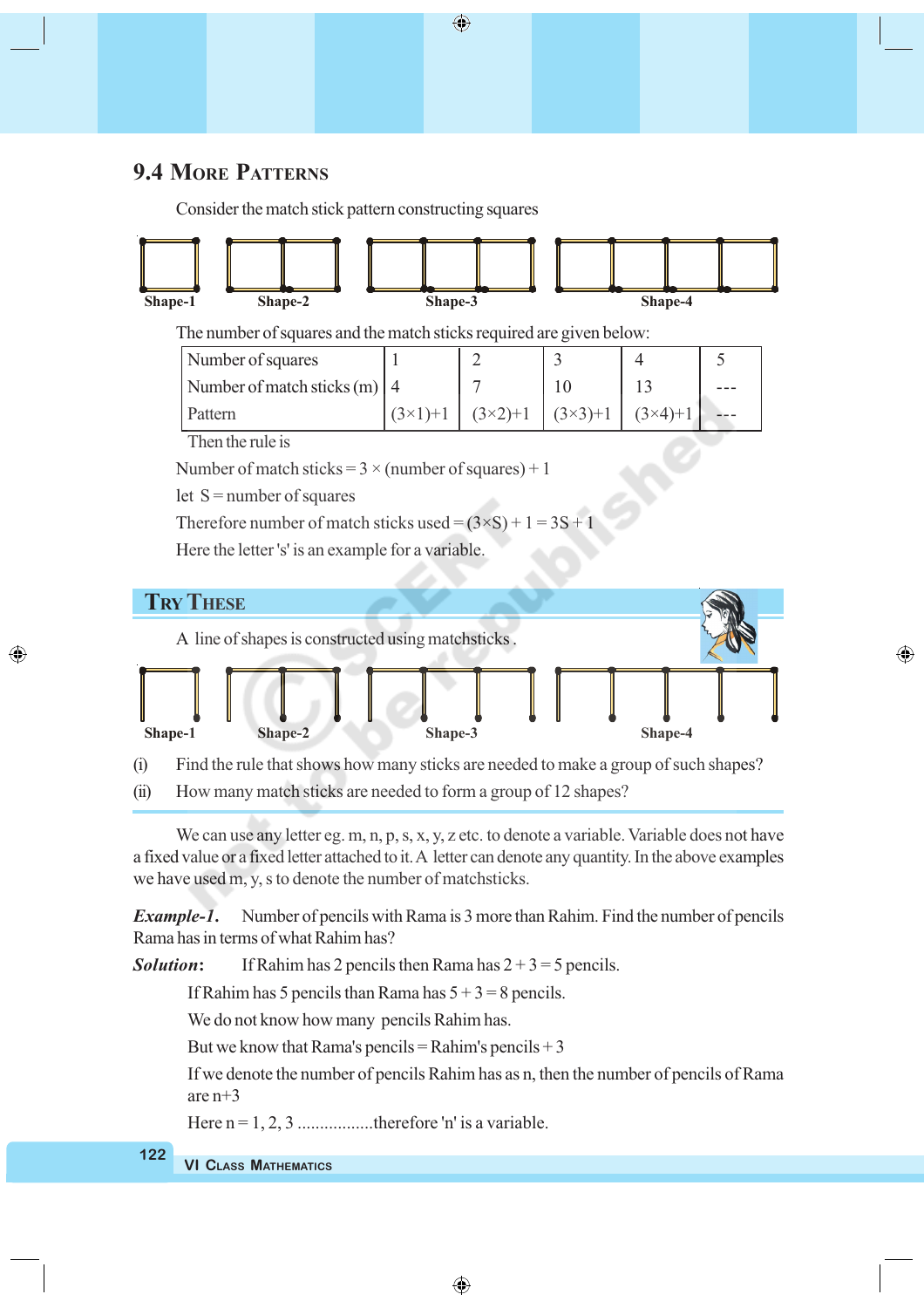*Example-2***.** Hema and Madhavi are sisters. Madhavi is 3 years younger than Hema. Write Madhavi's age in terms of Hema's age?

**Solution:** Given that Madhavi is younger than Hema by 3 years, if Hema is 10 years old then Madhavi is  $10-3 = 7$  years old.

If Hema is 16 years old, Madhavi is 16-3= 13 years old.

Here we don't know the exact age of Hema. It may take any value. So let the age of Hema be 'p' years, then Madhavi's age is "p - 3" years.

Here 'p' is also an example of a variable. It takes different values like 1,2,3……… As you would expect when 'p' is 10, 'p-3' is 7 and when 'p' is 16, p-3 is 13.



- 1. Find the rule which gives the number of match sticks required to make the following match sticks patterns.
	- (i) A pattern of letter 'T' (ii) A pattern of letter 'E'

(iii) A pattern of letter 'Z'

◈

2. Make a rule between the number of blades required and the number of fans (say *n*) in a hall?

3. Find a rule for the following patterns between number of shapes formed and number of match sticks required.





- 5. The cost of one bag is  $\bar{\mathbf{\mathsf{z}}}$  90 what is the rule for the cost of 'm' bags?
- 6. The rule for purchase of books is that the cost of q books is  $\bar{\mathbf{z}}$  23q; then find the price of one book?
- 7. John says that he has two books less than Gayathri has. Write the relationship using letter *x*.
- 8. Rekha has 3 books more than twice the books with Suresh. Write the relationship using letter *y*.
- 9. A teacher distributes 6 pencils per student. Can you find how many pencils are needed for the given number of students ( use 'z' for the number of students).
- 10. Complete each table to generate the given functional relationship.

|                                 | $\mathcal{X}$ |  |      |   |        |
|---------------------------------|---------------|--|------|---|--------|
|                                 | $3x+2$        |  | <br> | . | <br>38 |
| $\lambda$<br>$\left( 11\right)$ |               |  |      |   |        |
|                                 | $5a-1$        |  | <br> |   |        |

◈

◈

 $\bigoplus$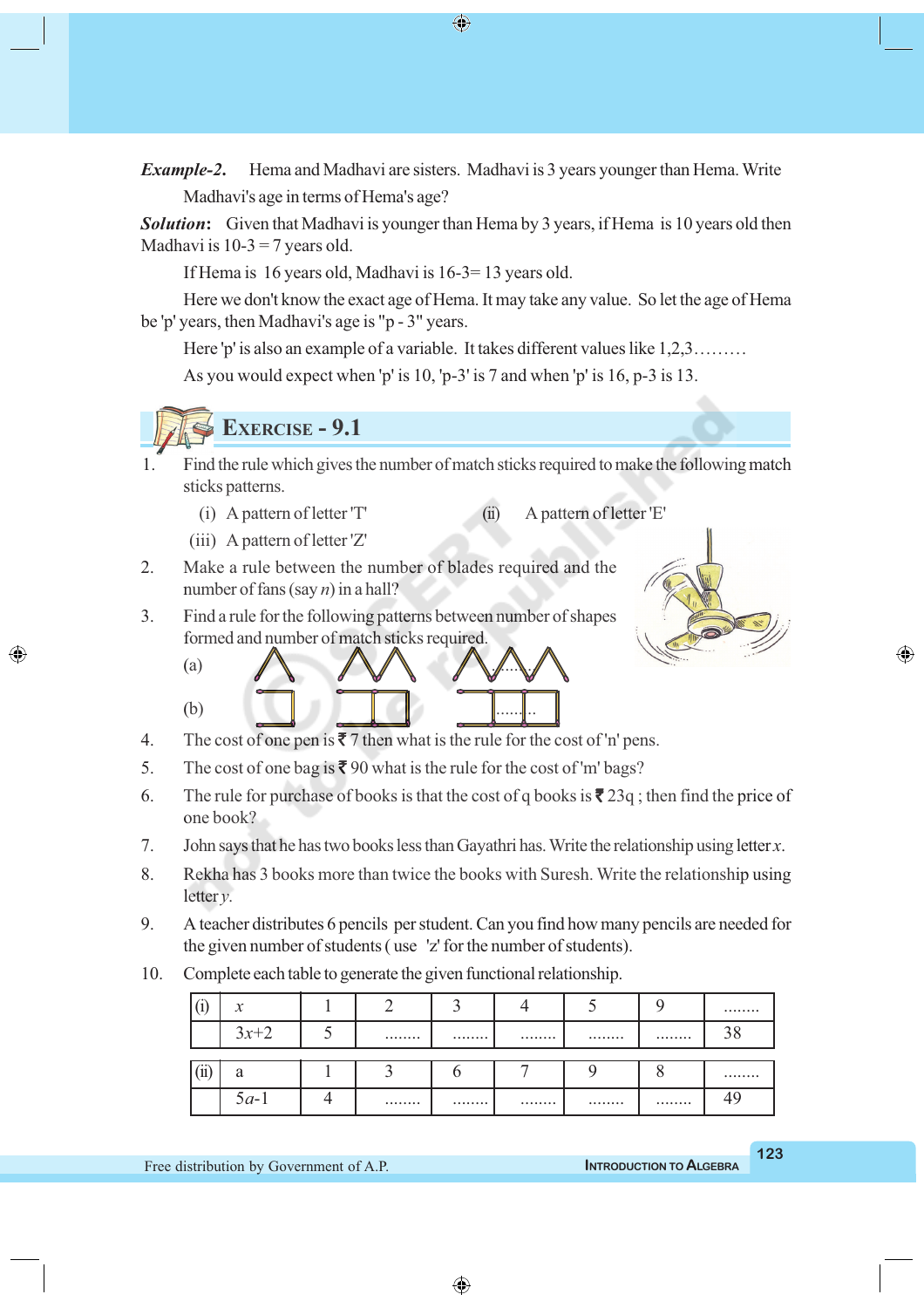11. Observe the following pattern.



 $\bigoplus$ 

Count the number of line segments in each shape.

- (i) How many line segments will 9 such shapes contain?
- (ii) Write the rule for the above pattern.

## **9. 5 EXPRESSIONS WITH VARIABLES**

Recall that in arithmetic we have come across expression like  $5 + 4$ , 11 - 9 etc. These are all formed using numbers.

Observe the following

Ram says that he has scored five marks more than Tony. Can you find the marks scored by Ram ? Here we do not know the marks of Tony. We proceed by supposing Tony's marks.

Suppose Tony scored 45 marks. Then marks scored by Ram would be 45+5= 50

If Tony scored 56 marks. Then marks scored by Ram would be 56+5= 61

Now let us suppose Tony scored '*x*' marks. Can you say the marks scored by Ram?

⊕

The marks scored by Ram would be *x*+5.

This *x*+5 is known as an expression with variable '*x*'.

In fact, we have seen expressions like  $2m$ ,  $3y$ ,  $4z$ ,  $2s+1$ ,  $3s+1$ ,  $8p$ ,  $n+3$ ,  $p-3$  in the earlier discussion. Those expressions are obtained by using operations of addition, subtraction, multiplication and division of variables. For example, the expression 'p-3' is formed by subtracting 3 from the variable 'p' and the expression '8 p' is formed by multiplying the variable 'p' by '8'.

**We know that variables can take different values; they have no fixed value, but they are numbers. That is why operations of addition, subtraction, multiplication and division can be done on them.**

We have already come across daily life situation in which expressions are useful. Let us recall some of them:

|       | <b>S.No.</b> Situation                                  | <b>Variable</b>          | <b>Statement using</b><br><b>Expression</b> |
|-------|---------------------------------------------------------|--------------------------|---------------------------------------------|
| (i)   | 'n' divided by 7                                        |                          |                                             |
| (ii)  | $\bar{\mathbf{\xi}}$ 5 more than what Geeta has         | Geeta has $\bar{\tau}$ y | $y+5$                                       |
| (iii) | Perimeter is 4 times the side in a square               |                          |                                             |
| (iv)  | Price of apple is twice the price of guava              |                          |                                             |
| (v)   | Renu's height is 3 feet less than Leela's height        |                          |                                             |
| (vi)  | I have scored $\frac{\ }{2}$ of the runs scored by you. |                          |                                             |

**124**

◈

**VI CLASS MATHEMATICS**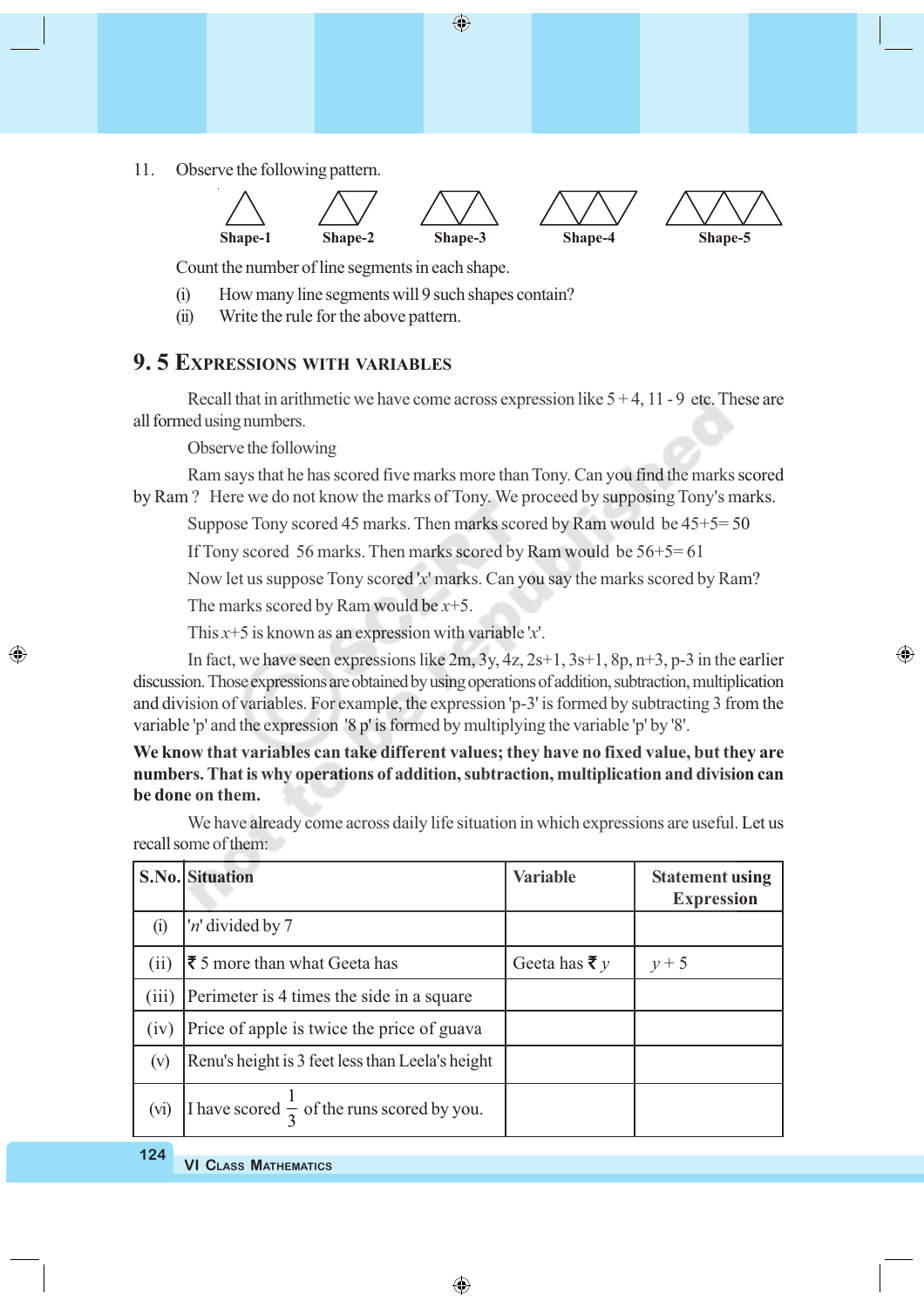$\bigcirc$ 

| Example-3. | Write statement for the following expressions: |  |
|------------|------------------------------------------------|--|
|------------|------------------------------------------------|--|

- (i)  $2p$  (ii)  $7 + x$
- **Solution:** (i) Raju has twice the money then Seema.
	- (ii) I have 7 marbles more than Dilip.
- *Example-4.* Madhu plants 5 more Groundnut seeds than Bean seeds. How many Groundnut seeds does he plant (take number of Bean seeds as 'm')

*Solutioin:* Let the number of Bean seeds = m Therefore number of Groundnut seeds  $=$  'm+ 5'

## **EXERCISE -9.2**

- Write the expressions for the following statements
	- (i) q is multiplied by 5
	- $(ii)$  v is divided by 4

◈

- (iii) One fourth of the product of numbers p and q
- (iv) 5 is added to the three times z
- (v) 9 times 'n' is added to '10'
- (vi) 16 is subtracted from two times 'y'
- (vii) 'y' is multiplied by 10 and then x is added to the product
- 2. Write two statements each for the following expressions

(i) y - 11 (ii) 10*a* (iii)  $\frac{1}{5}$ *x*  $(iv)$  3m + 11 (v) 2*y* - 5

- 3. Peter has 'p' number of balls. Number of balls with David is 3 times the balls with Peter. Write this as an expression.
- 4. Sita has 3 more note books than Githa. Find the number of books that Sita has? Use any letter for the number of books that Gita has.
- 5. Cadets are marching in a parade. There are 5 cadets in each row. What is the rule for the number of cadets, for a given number of rows? Use '*n*' for the number of rows.

## **9.6 RULES FROM GEOMETRY/MENSURATION**

#### **Perimeter of a square**

We know that perimeter of a polygon is the sum of the lengths of all its sides.

A square has 4 sides and they are equal in length.

Therefore the perimeter of a square = Sum of the length of the sides of the square.

 $= 4 \times$  length of the side.(side + side + side + side) =  $4 \times$  s = 4s

Thus we get the rule for the perimeter of the square. The length of the square can have any value, its value is not fixed. It is also a variable. The use of the variable allows us to write the general rule in a way that is concise and easy to remember. We wrote the rule for perimeter of a square. What would be the rule for perimeter of an equilateral triangle?

⊕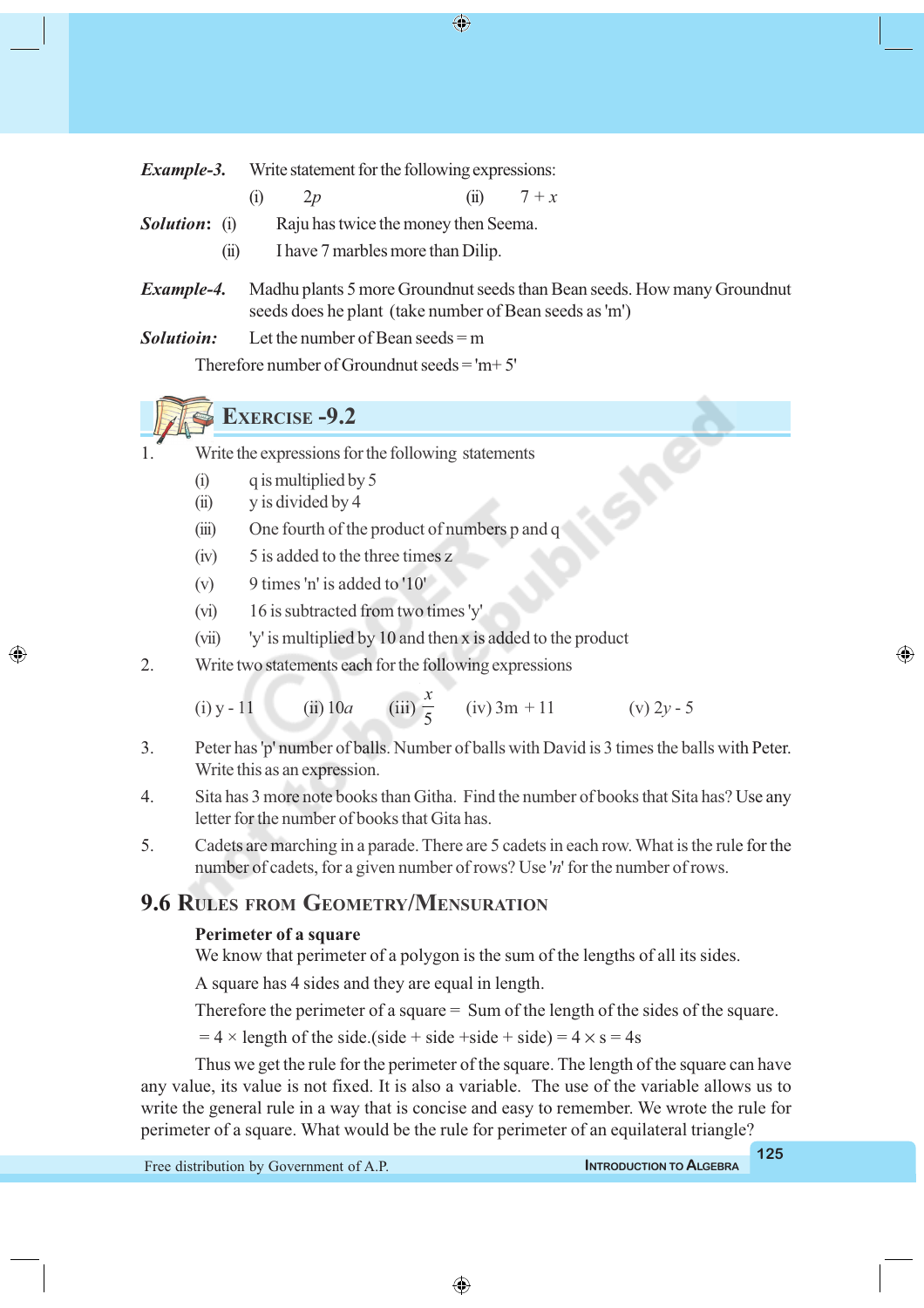$\bigoplus$ 

## **TRY THESE**

- 1. Find the general rule for the perimeter of a rectangle. Use variables '*l*' and 'b' for length and breadth of the rectangle respectively.
- 2. Find the general rule for the area of a square by using the variable 's' for the side of a square.
- 3. What would be the rule for perimeter of an is ocelese triangle?

## **9.7 RULE FROM ARITHMETIC**

Observe the following number pattern

 $2, 4, 6, 8, 10, \ldots$  . . . . . . . . . . . . . . .

To find the nth term in the given pattern, we put the sequence in a table

| Even Number                 |   |         | ν                        | ∽ |                      | ◡ |  |
|-----------------------------|---|---------|--------------------------|---|----------------------|---|--|
| $\mathbf{v}_{A1}$<br>auvill | - | ×4<br>∸ | $\overline{\phantom{a}}$ |   | $\cdots\cdots\cdots$ | ∽ |  |

From the table it is clear that the first even number is  $2 \times 1$ , the second even number is  $2 \times 2$  and so on. Using the above logic, we can fill up the blanks in the table and find the pattern for 'n<sup>th'</sup> even number. It is  $2 \times n$  i.e., '2*n*'.

So the n<sup>th</sup> term of the pattern  $2,4,6,8,10,$ …… is  $2n$ .

### **DO THIS**

◈

- 1. Find the  $n<sup>th</sup>$  term in the following sequences
	- (i) 3 , 6 , 9 , 12 , …………..
	- (ii)  $2, 5, 8, 11, \dots$
	- (iii)  $1, 8, 27, 64, 125 \ldots$

## **9.8 SIMPLE EQUATIONS**





We know that the number of black stickers required is given by the rule 2*m*, if *m* is taken to be the number of faces to be formed.

We can find the number of stickers required for a given number of faces. What about the other way? How to find the number of faces formed when the number of stickers are given.

This mean, we have to find the number of faces (i.e. *m*) for the given number of stickers 10. For 10 stickers we know 2*m* = 10

Here we have a condition to be satisfied by the variable *m*

#### **VI CLASS MATHEMATICS 126**

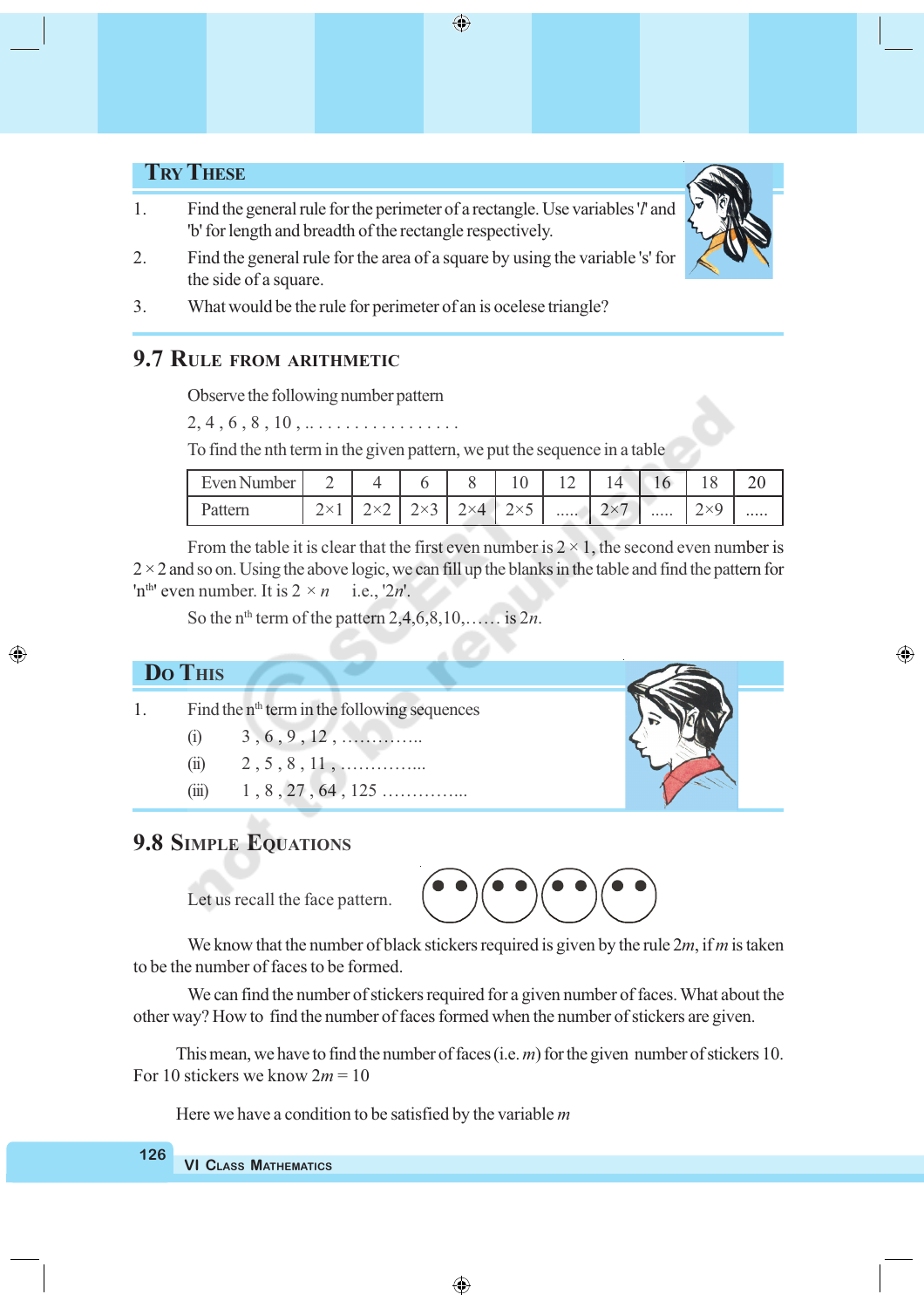The condition to be satisifed that 2 times *m* must be 10 is example of an equation. Our question can be answered by observing the table.

 $\bigcirc$ 

| $\boldsymbol{m}$ | 2m | Condition satisfied? Yes/No. |
|------------------|----|------------------------------|
| 2                |    | N <sub>0</sub>               |
| 3                | 6  | N <sub>0</sub>               |
|                  | 8  | N <sub>0</sub>               |
| 5                | 10 | Yes                          |
| 6                | 12 | N <sub>0</sub>               |
|                  | 14 | $\rm No$                     |

The equation  $2m = 10$  is satisfied only when  $m = 5$ .

#### **9.8.1 L.H.S & R.H.S of an Equation**

◈

If we observe the equation  $2m = 10$  we can find that equation has sign of equality between its two sides. The value of expression to the left of the equal its sign in an equation is called Left Hand Side (LHS) and the value of which is right side of the equal its sign is called Right Hand Side (RHS).

An equation says that the value of the LHS is equal to the value of RHS. This condition of an equation is often compared with a simple balance with equal weights on both pans.

If LHS is not equal to RHS we do not get an equation. For example  $4 + 5$  on one side and 7 on the other side is not an equation. We would write  $4 + 5 \neq 7$  or  $4 + 5 > 7$ . Similarly  $x + 5 > 6$ ,  $y - 1 < 10$  are not equations.

| Do This |                                                          |                  |                          |  |
|---------|----------------------------------------------------------|------------------|--------------------------|--|
|         | Write LHS and RHS of following simple equations:         |                  |                          |  |
|         | (i) $2x + 1 = 10$                                        | (ii) $9 = y - 2$ | (iii) $3p + 5 = 2p + 10$ |  |
|         | Write any two simple equations and give their LHS & RHS. |                  |                          |  |

#### **9.8.2 Solution of an equation (Root of the equation)- Trial & Error Method**

Let us take the other example considered at the beginning of the chapter. We observed a conversation between Damini and Kowshik. In that conversation Damini said that the final result was 27 and Kowshik told her friend's age as 11 years.

Let us see how he found the age.

Let the Damini friend's age be '*x*' years. Doubling it we get '2*x*'. After adding 5 to it, it becomes  $2x + 5$ .

Therefore the final result is ' $2x + 5$ '. Damini said that final result was 27.

This tells us  $2x + 5 = 27$ 

Let us take the above equation  $2x + 5 = 27$  is the condition to be satisfied by '*x*'

**LHS RHS**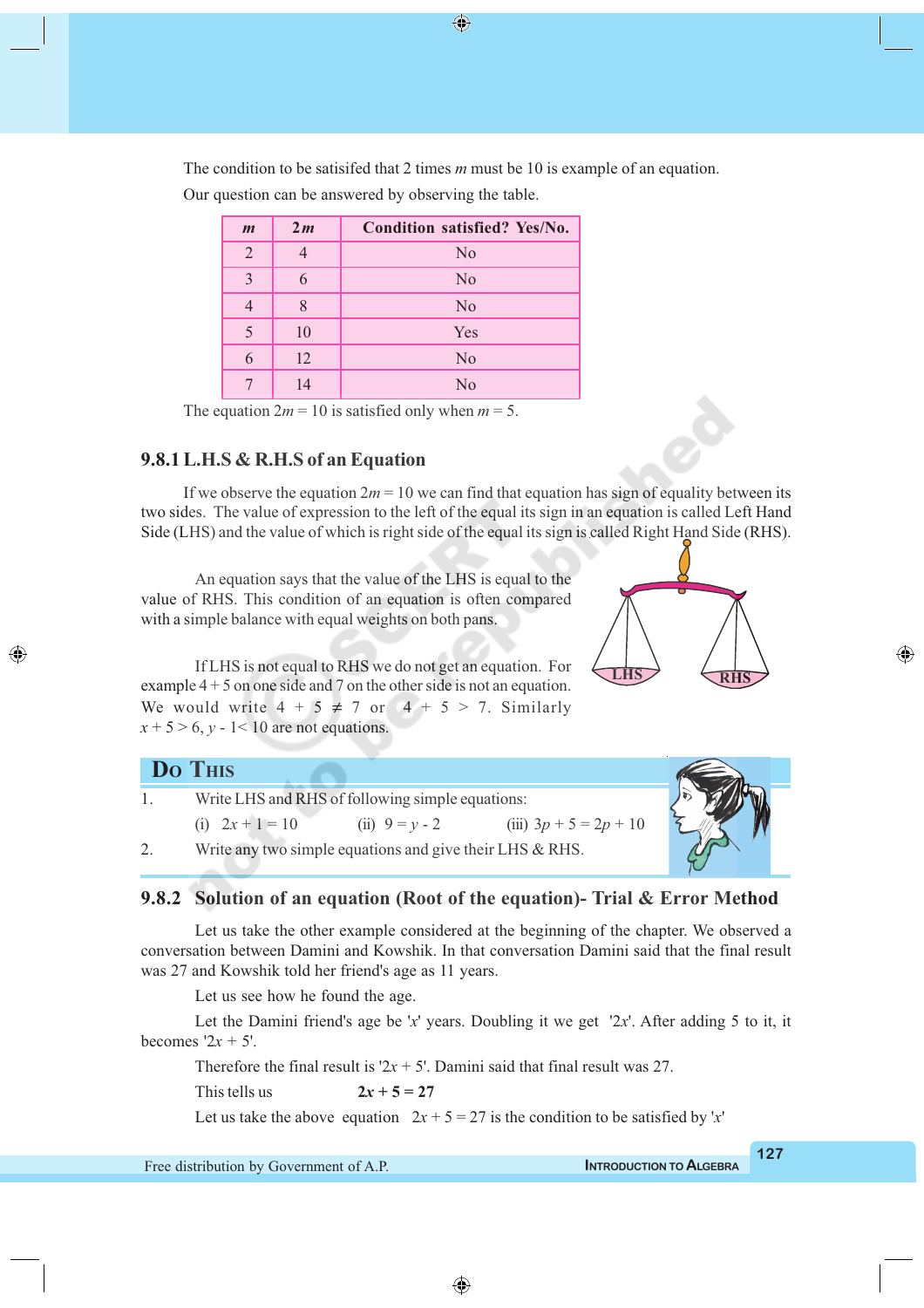$\bigoplus$ 

Here '*x*' is a variable and can take any value like 1, 2, 3, ...

If  $x = 1$  then the value of  $2x + 5 = 2 \times 1 + 5 = 7$ 

If  $x = 2$  then the value of  $2x + 5 = 2 \times 2 + 5 = 9$ 

If  $x = 3$  then the value of  $2x + 5 = 2 \times 3 + 5 = 11$  and so on

Writing 1,2,3 ..... in the place of '*x*' is called "**Substitution**".

Let us examine the values of LHS and RHS by substituting values for the variable '*x*'

| <b>Substituting value</b><br><b>Value of LHS</b> |                            | <b>Value of RHS</b> | <b>Whether LHS and</b> |  |
|--------------------------------------------------|----------------------------|---------------------|------------------------|--|
|                                                  | $(2x+5)$<br>$(\mathbf{x})$ |                     | RHS are equal          |  |
| 1                                                | $2 \times 1 + 5 = 7$       | 27                  | Not equal              |  |
| $\overline{2}$                                   | $2 \times 2 + 5 = 9$       | 27                  | Not equal              |  |
| 3                                                | $2 \times 3 + 5 = 11$      | 27                  | Not equal              |  |
| $\overline{4}$                                   | $2 \times 4 + 5 = 13$      | 27                  | Not equal              |  |
| 5                                                | $2 \times 5 + 5 = 15$      | 27                  | Not equal              |  |
| 6                                                | $2 \times 6 + 5 = 17$      | 27                  | Not equal              |  |
| 7                                                | $2 \times 7 + 5 = 19$      | 27                  | Not equal              |  |
| 8                                                | $2 \times 8 + 5 = 21$      | 27                  | Not equal              |  |
| 9                                                | $2 \times 9 + 5 = 23$      | 27                  | Not equal              |  |
| 10                                               | $2 \times 10 + 5 = 25$     | 27                  | Not equal              |  |
| 11                                               | $2 \times 11 + 5 = 27$     | 27                  | Equal                  |  |
| 12                                               | $2 \times 12 + 5 = 29$     | 27                  | Not equal              |  |

⊕

From the table it is obvious that when  $x = 11$ ' the both LHS and RHS are equal. Therefore  $x = 11$  is called the solution of equation  $2x + 5 = 27$ .

**Solution of an equation is the value of the variable for which LHS and RHS are equal. The solution is also called as root of the equation.**

Algebra is a powerful tool for solving puzzles, riddles and problems in our daily life.

Consider the second equation  $3m = 15$ 

The following table shows for different values of 'm', the value of LHS and the comparison with the RHS.

| <b>Substituting value</b><br>(m) | <b>Value of LHS</b><br>(3m) | <b>Value of RHS</b><br>(15) | <b>Whether LHS and</b><br>RHS are equal |
|----------------------------------|-----------------------------|-----------------------------|-----------------------------------------|
|                                  | $3 \times 1 = 2$            | 15                          | Not equal                               |
|                                  | $3 \times 2 = 6$            | 15                          | Not equal                               |
| 3                                | $3 \times 3 = 9$            | 15                          | Not equal                               |
| 4                                | $3 \times 4 = 12$           | 15                          | Not equal                               |
| 5                                | $3 \times 5 = 15$           | 15                          | Equal                                   |
| 6                                | $3 \times 6 = 18$           | 15                          | Not equal                               |

From the table we find that for  $m=5$  both LHS and RHS are equal. Therefore  $m=5$  is the solution of the equation. The method we followed in the above is called Trial and Error Method.